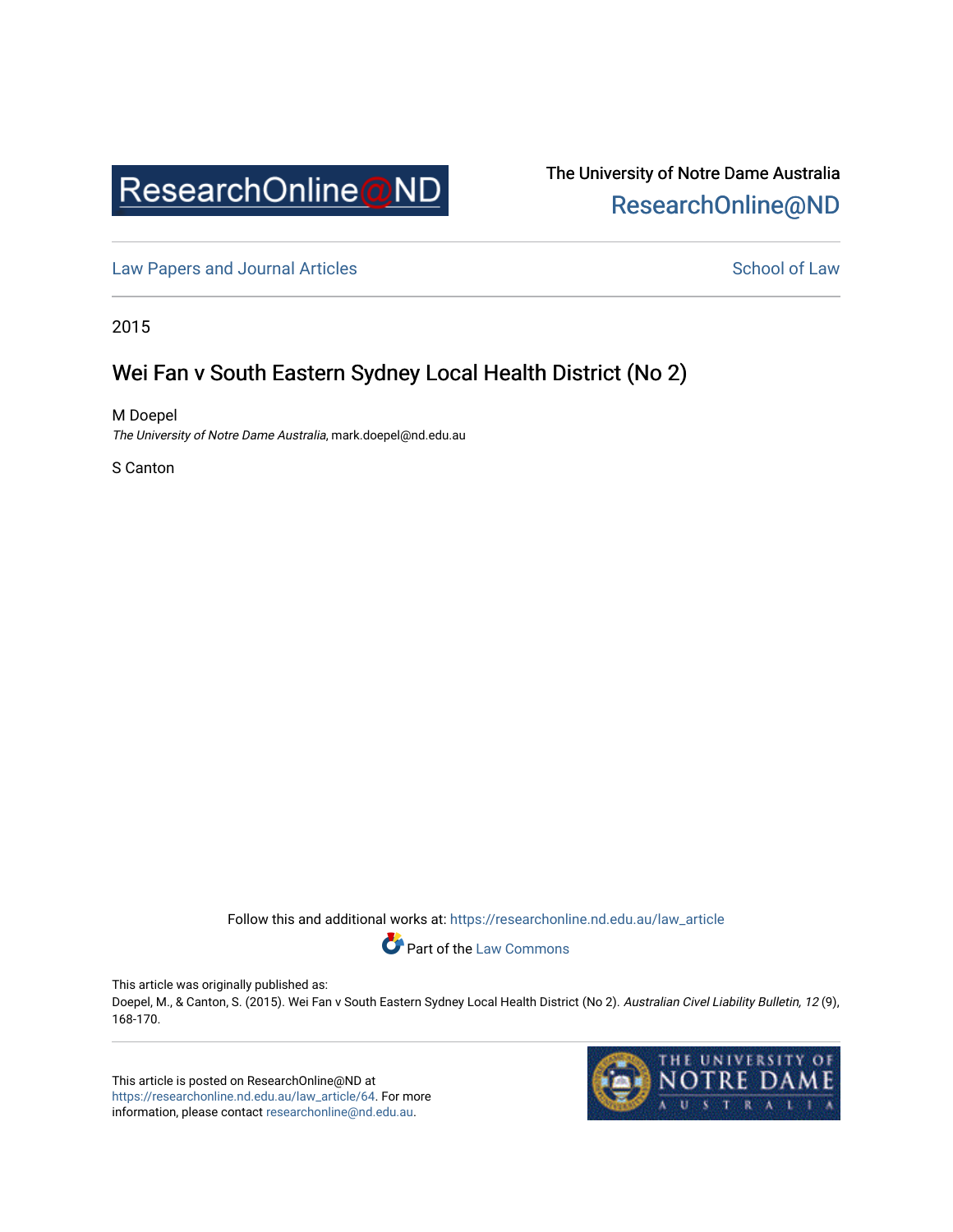# Wei Fan v South Eastern Sydney Local Health District (No 2)

### *Mark Doepel and Steven Canton SPARKE HELMORE*

*Wei Fan v South Eastern Sydney Local Health District* (*No*  $2$ )<sup>1</sup> is a professional negligence decision given by Harrison AsJ on 31 August 2015. In this case, the plaintiff claimed damages for medical negligence on the basis of delayed diagnoses which caused him significant injuries.

This case serves as a good example of the importance of credible lay and expert evidence, particularly where the facts include multiple hospitals and multiple admissions. This case also provides a reasonable example of the interplay between different mitigating defences including contributory negligence, failure to mitigate and *volenti non fit injuria* (voluntary assumption of risk).

Ultimately, as the plaintiff's evidence was not substantial or credible, the plaintiff's claim failed. The court also went further and determined that (had the plaintiff been successful) there would have been a non-specific discount for contributory negligence.

## **Factual summary**

Wei Fan attended Sutherland Hospital, Prince of Wales Hospital, and St George Hospital in the period between 20 January 2007 and 16 March 2007. These hospitals are collectively under the control of the defendant, South Eastern Sydney Local Health District. Mr Fan alleged that, during his admission at those hospitals, the hospitals were negligent because they failed to diagnose and treat his gall bladder condition (acute cholecystitis — being inflammation of the gall bladder) and his type 2 diabetes, because they wrongly allowed him to fall from his hospital bed on 11 March 2007, and because he was discharged from St George Hospital on 16 March 2007 when he was not fit to be discharged.<sup>2</sup> Accordingly, he brought proceedings against the hospitals in the Supreme Court of New South Wales for approximately \$86 million in damages.

The hospitals denied the existence of the duty of care contended by the plaintiff, denied breach of duty and causation, pleaded s 5O of the Civil Liability Act 2002 (NSW) (CLA) as a defence, and alleged contributory negligence, failure to mitigate damage, and *volenti non fit iniuria*. 3

### **No breach of duty of care**

The court's first inquiry was whether there was a breach of s 5B of the CLA on breach of duty. It noted that this inquiry is not retrospective, but rather requires a consideration of what a reasonable person would have done looking forward from a point of time towards the injury.<sup>4</sup>

The court discussed the plaintiff's claim that at all material times he had type 2 diabetes and the defendant was negligent in not diagnosing the condition. However, when glucose test results were taken on 20 January 2007, the levels were, although indicative of elevated blood sugar levels, not necessarily indicative of diabetes. Further, Mr Fan's glucose levels were consistently monitored during January-March 2007, and after this date. As such, it was clear that the plaintiff's blood sugar levels were normal until just before his eventual diagnosis. For this reason, the court found that the medical staff who reviewed the plaintiff acted in accordance with competent medical practice, and there was no breach of duty of care in failing to diagnose and manage type 2 diabetes.<sup>5</sup>

The court then considered whether the plaintiff should have been diagnosed with acute cholecystisis. On 15 March 2007, Dr Davies diagnosed the plaintiff with chronic cholecystitis for the first time (a prolonged inflammation of the gall bladder). However, the plaintiff was never diagnosed with acute cholecystitis and at no time did the tests, including an ultrasound, or the plaintiff's symptoms support this conclusion. As such, the court held that there was no breach of duty of care in not diagnosing the plaintiff with acute cholecystitis.<sup>6</sup> Additionally, the court then went on to determine that there was no breach by delaying a cholecystectomy (removal of the gall bladder) as the plaintiff did not have acute cholecystitis and thus did not require an urgent operation.<sup>7</sup>

The court also considered if there was any breach of duty based on the fall from the hospital bed on 11 March 2007, the discharge from St George hospital on 16 March 2007, or in not providing Mr Fan with information and advice. In these cases, the court determined that there was no evidence that the hospitals or the staff acted contrary to competent medical professional practice, and thus there had been no breach.<sup>8</sup>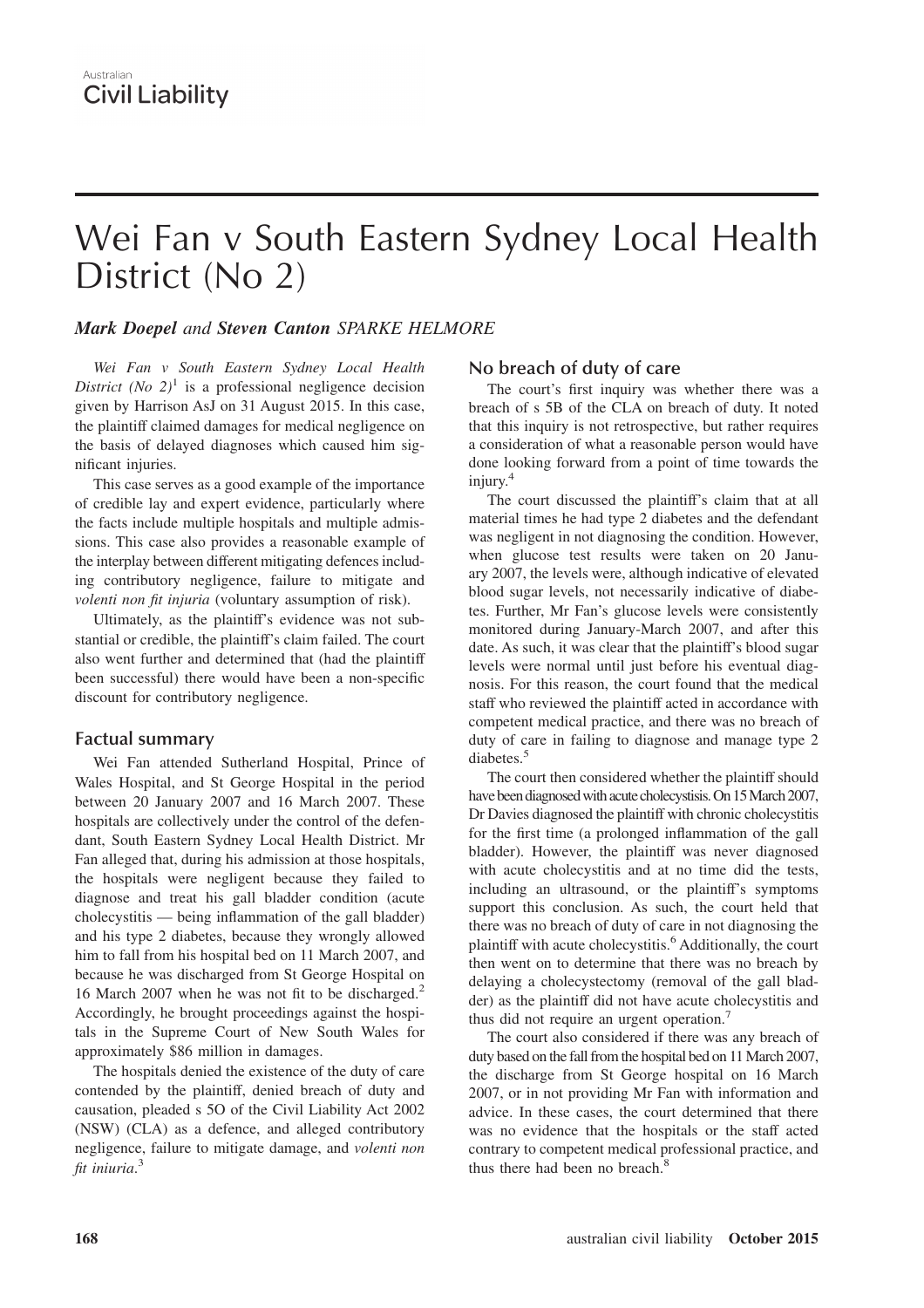## Australian **Civil Liability**

#### **Causation**

Despite finding that there was no breach of duty, the court went on to consider the other issues put before the court, including causation: s 5D of the CLA.

The court noted that, in order for the plaintiff to succeed, he must show that it is more probable than not that, but for the breach, particular harm would not have been suffered.<sup>9</sup> Accordingly, the questions before the court were whether, if the plaintiff's diabetes had been monitored, diagnosed and treated sometime during his admission, he would have developed complications including peripheral neuropathy and whether he would have fallen and fractured his skull on 9 March 2007.<sup>10</sup>

The court accepted expert evidence from Dr Carter who stated that peripheral neuropathy develops over a prolonged period of time and that it is extremely uncommon for peripheral neuropathy to develop over a course as short as 14 months (being the period between the initial admission and the diagnosis).<sup>11</sup> Dr Carter was of the view that, if peripheral neuropathy had developed over this period, then it is unlikely it could have been avoided, and was thus not caused by any delay in diagnosis.<sup>12</sup>

The court also considered the expert evidence on whether any delay in performing the cholecystectomy was causally linked to the plaintiff's injuries. The court accepted the view of the experts, which was that the delay in treatment made no difference to the plaintiff's condition, and in fact was favourable, as there are increased risks involved in operating too early on a patient with cholangitis.<sup>13</sup>

Accordingly, the court determined that the plaintiff's claim failed. Despite this, the court went on to consider the defences raised by the defendant.

### **Contributory negligence, failure to mitigate and volenti non fit injuria**

The defendant claimed that, if the court was to find that there was a breach of duty before 9 March 2007 by delaying the cholecystectomy, and if the court were to find that the plaintiff's damage occurred because he left the hospital on 9 March 2007 and suffered a further fall on 11 March 2007, then such loss was caused entirely (100%) by the plaintiff's own contributory negligence. The defendants alleged that contributory negligence arose because the plaintiff deliberately chose to leave the hospital against medical advice.<sup>14</sup>

The court noted that contributory negligence consists  $of:$ <sup>15</sup>

Alternatively, the defendants submitted that any injury was caused or contributed by the failure of the plaintiff to mitigate his loss by failing to remain at hospital on numerous occasions, and by failing to attend an appointment on 12 February 2007.<sup>15</sup>

At para 303, the court stated that:

In *Richardson v Schultz* (1980) 25 SASR 1 at 20, Williams J distinguished between contributory negligence and failure to mitigate on the basis that: "contributory negligence is concerned with negligence of the plaintiff before the cause of action has matured by the occurrence of some damage; after damage has occurred and an action in tort is vested in the plaintiff, he has a duty to take care to mitigate his loss" (referring to Street, the Law of Torts (4th Edition) p 448).

The defendant also relied upon the doctrine of *volenti non fit injuria,* submitting that, by voluntarily declining to attend appointments and remain at hospital, the plaintiff voluntarily assumed the risk of declining treatment. In this regard, the court referred to Fleming's *The Law of Torts*<sup>17</sup> which stated that the voluntary assumption of risk is available as a defence where the plaintiff fully comprehended the risk of injury that materialised and chose to accept it. $^{18}$ 

The court, in the event that it was wrong to determine that the plaintiff's claim failed, determined that some allowance should be made for contributory negligence.<sup>19</sup> That allowance was unspecified, and was made on the basis that the plaintiff discharged himself on 9 March 2007 despite being scheduled for the cholecystectomy on 12 March 2007. It was also based on the fact that, as the fall occurred shortly after his discharge, he would not have had the fall in which he suffered a skull fracture had he remained in hospital.<sup>20</sup>

The court also found that, as a deduction would be made for contributory negligence, it would be unnecessary to make further deductions for failure to mitigate or *volenti non fit injuria.*

#### **Conclusion**

This case demonstrates the importance of having credible lay and expert evidence. In this case, many of the claims made by the plaintiff could not be substantiated by the factual evidence, were contrary to the court's determination of the credibility of the plaintiff's witnesses, and were not supported by the medical expert opinions given to the court. For this reason, there was great difficulty in the plaintiff meeting his burden of proof and ultimately the plaintiff was unsuccessful.

This case is also a good example of the defences available in medical negligence claims. It demonstrates that, in addition to the defences to breach of duty, namely s 5O of the CLA, on competent professional practice, there are also a number of mitigating defences including contributory negligence, failure to mitigate, and *volenti non fit injuria.*

*<sup>…</sup>* a "failure of a plaintiff to take reasonable care for the protection of his or her person or property": see *Astley v Austrust Ltd* (1999) 197 CLR 1; 161 ALR 155; 73 ALJR 403; BC9900546 at [21].